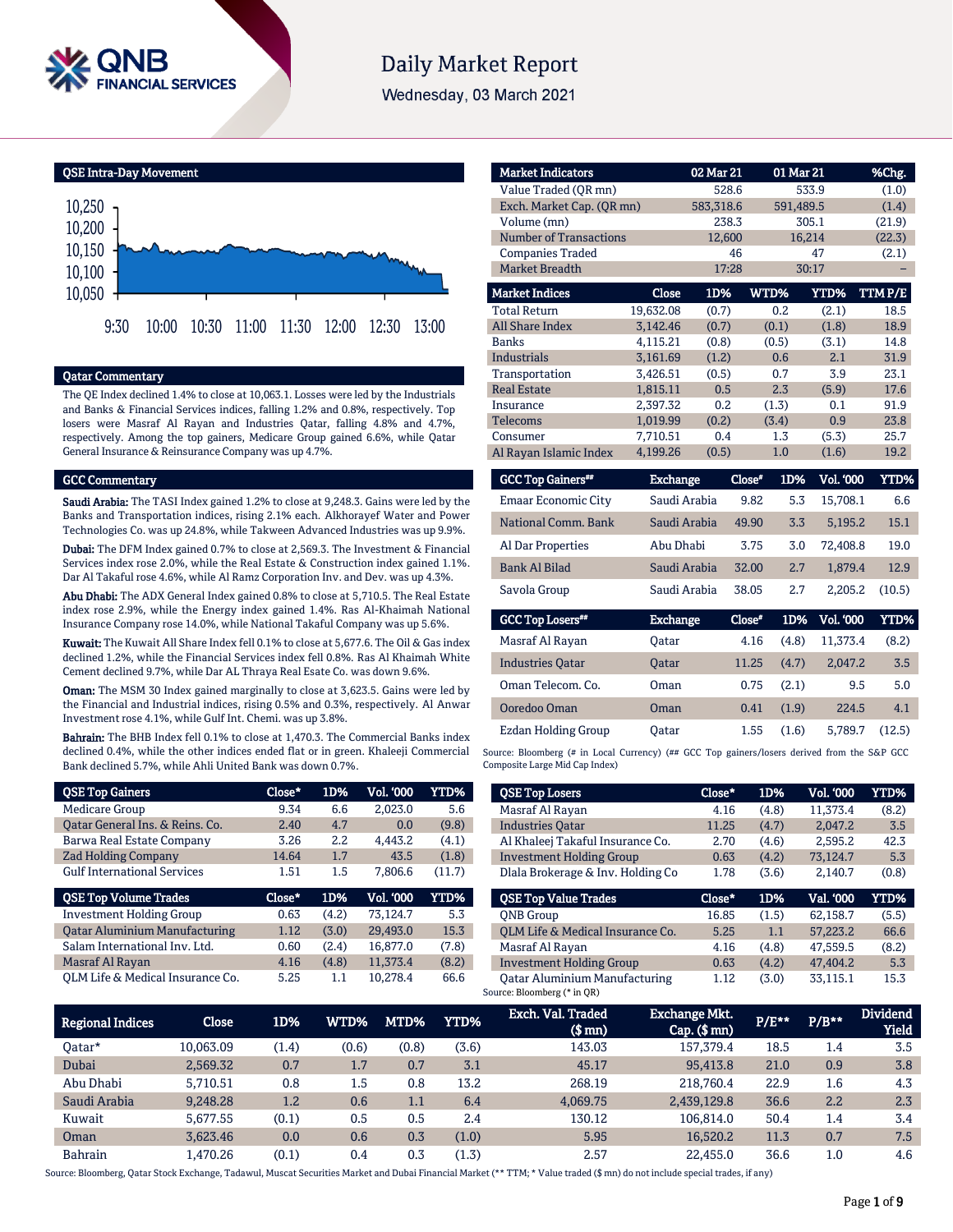# Qatar Market Commentary

- The QE Index declined 1.4% to close at 10,063.1. The Industrials and Banks & Financial Services indices led the losses. The index fell on the back of selling pressure from Qatari, Arab and Foreign shareholders despite buying support from GCC shareholders.
- Masraf Al Rayan and Industries Qatar were the top losers, falling 4.8% and 4.7%, respectively. Among the top gainers, Medicare Group gained 6.6%, while Qatar General Insurance & Reinsurance Company was up 4.7%.
- Volume of shares traded on Tuesday fell by 21.9% to 238.3mn from 305.1mn on Monday. However, as compared to the 30-day moving average of 183.7mn, volume for the day was 29.7% higher. Investment Holding Group and Qatar Aluminium Manufacturing Company were the most active stocks, contributing 30.7% and 12.4% to the total volume, respectively.

| <b>Overall Activity</b>        | Buy %* | Sell %* | Net (QR)         |
|--------------------------------|--------|---------|------------------|
| Oatari Individuals             | 35.35% | 39.98%  | (24, 481, 975.3) |
| <b>Qatari Institutions</b>     | 19.31% | 16.67%  | 13,925,878.0     |
| Oatari                         | 54.66% | 56.66%  | (10,556,097.3)   |
| <b>GCC</b> Individuals         | 0.79%  | 0.77%   | 136,168.4        |
| <b>GCC</b> Institutions        | 5.20%  | 2.12%   | 16,308,150.1     |
| GCC                            | 5.99%  | 2.88%   | 16,444,318.5     |
| Arab Individuals               | 11.35% | 11.61%  | (1,381,276.5)    |
| <b>Arab Institutions</b>       | 0.01%  | 0.02%   | (39,260.0)       |
| Arab                           | 11.36% | 11.63%  | (1,420,536.5)    |
| <b>Foreigners Individuals</b>  | 4.25%  | 3.30%   | 4,990,218.1      |
| <b>Foreigners Institutions</b> | 23.74% | 25.53%  | (9,457,902.9)    |
| <b>Foreigners</b>              | 27.99% | 28.83%  | (4,467,684.8)    |

Source: Qatar Stock Exchange (\*as a % of traded value)

# Earnings Releases, Global Economic Data and Earnings Calendar

# Earnings Releases

| <b>Company</b>                 | Market       | 'Currency | Revenue (mn)<br>402020 | % Change<br>YoY | <b>Operating Profit</b><br>$(mn)$ 402020 | I % Change<br>YoY | Net Profit<br>$(mn)$ 402020 | % Change<br>YoY |
|--------------------------------|--------------|-----------|------------------------|-----------------|------------------------------------------|-------------------|-----------------------------|-----------------|
| Saudi Paper Manufacturing Co.* | Saudi Arabia | <b>SR</b> | 119.3                  | $-7.1%$         | 13.4                                     | N/A               | 6.2                         | N/A             |
| Emaar Malls*                   | Dubai        | AED       | 3.507.6                | $-24.9%$        | 897.0                                    | $-63.6%$          | 703.6                       | $-69.1%$        |
| Emaar Properties*              | Dubai        | AED       | 19,710.5               | $-19.8%$        | -                                        | -                 | 2,617.0                     | $-57.8%$        |

Source: Company data, DFM, ADX, MSM, TASI, BHB. (\*Financial for FY2020)

# Global Economic Data

| Date <sup>1</sup> | <b>Market</b> | Source   | Indicator               | Period | Actual | <b>Consensus</b> | <b>Previous</b> |
|-------------------|---------------|----------|-------------------------|--------|--------|------------------|-----------------|
| 03/02             | EU            | Eurostat | CPI MoM                 | Feb    | 0.2%   | 0.2%             | 0.2%            |
| 03/02             | <b>EU</b>     | Eurostat | <b>CPI Estimate YoY</b> | Feb    | 0.9%   | 0.9%             | 0.9%            |
| 03/02             | EU            | Eurostat | CPI Core YoY            | Feb    | 1.1%   | 1.1%             | 1.4%            |

Source: Bloomberg (s.a. = seasonally adjusted; n.s.a. = non-seasonally adjusted; w.d.a. = working day adjusted)

# Earnings Calendar

| <b>Tickers</b> | <b>Company Name</b>                              | Date of reporting 4Q2020 results | No. of days remaining | <b>Status</b> |
|----------------|--------------------------------------------------|----------------------------------|-----------------------|---------------|
| <b>AKHI</b>    | Al Khaleej Takaful Insurance Company             | 3-Mar-21                         |                       | Due           |
| <b>WDAM</b>    | <b>Widam Food Company</b>                        | $3-Mar-21$                       | $\mathbf 0$           | Due           |
| <b>MPHC</b>    | Mesaieed Petrochemical Holding Company           | 4-Mar-21                         |                       | Due           |
| <b>OGMD</b>    | <b>Qatari German Company for Medical Devices</b> | $4-Mar-21$                       |                       | Due           |
| <b>ZHCD</b>    | <b>Zad Holding Company</b>                       | $6-Mar-21$                       |                       | Due           |
| <b>DBIS</b>    | Dlala Brokerage & Investment Holding Company     | 8-Mar-21                         | 5                     | Due           |
| <b>ERES</b>    | Ezdan Holding Group                              | 15-Mar-21                        | 12                    | Due           |
| <b>IGRD</b>    | <b>Investment Holding Group</b>                  | 15-Mar-21                        | 12                    | Due           |
| <b>BLDN</b>    | Baladna                                          | 17-Mar-21                        | 14                    | Due           |

Source: QSE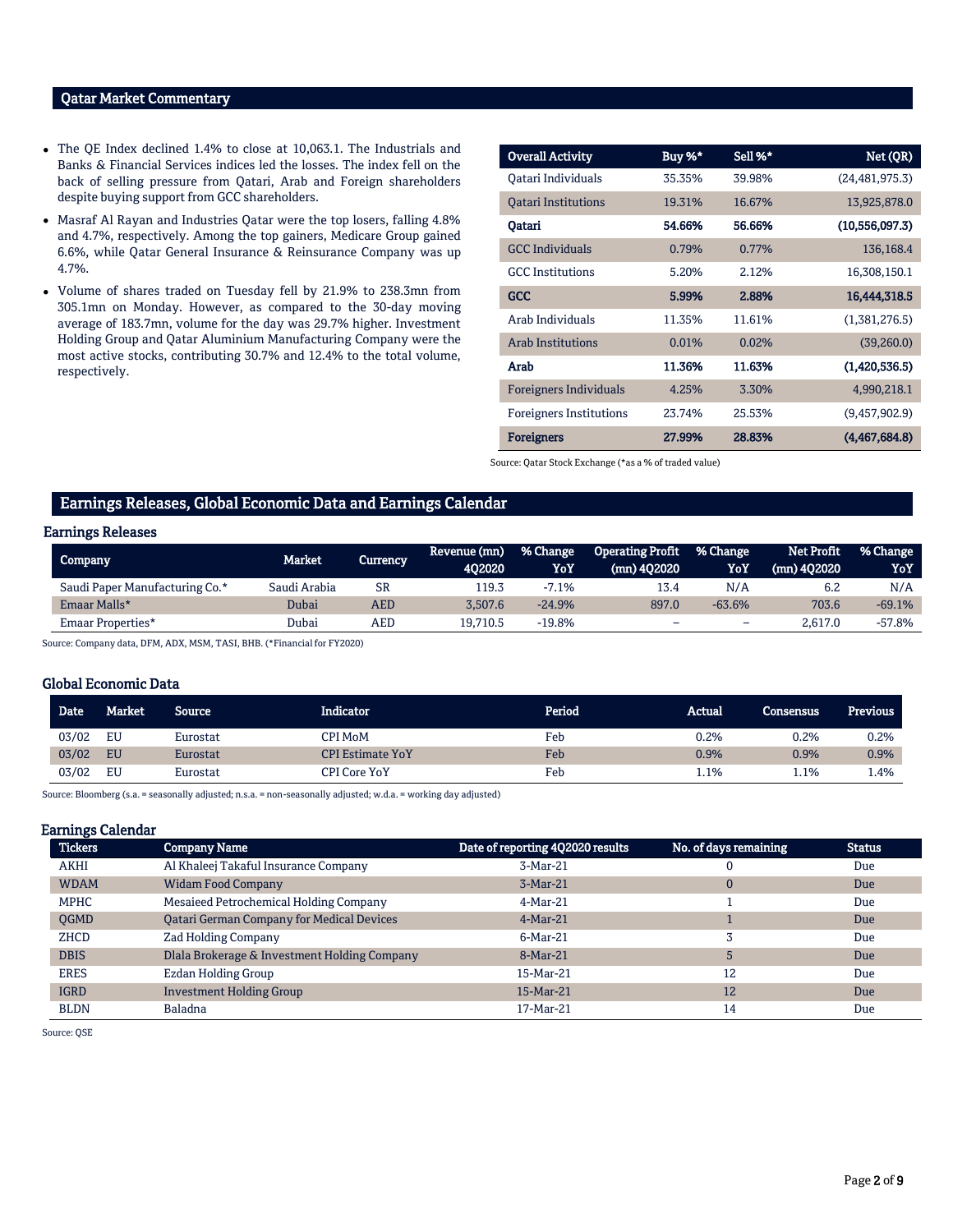# Qatar

- QISI changes venue of its AGM Qatar Islamic Insurance Group (QISI) has decided to change the meeting place for its AGM which is scheduled to be held on April 5, 2021, to the group's Headquarter in C Ring Road instead of Ezdan Towers Hotel. (QSE)
- Nakilat delivers sustained operational excellence in 2020 In spite of challenging conditions, Qatar Gas Transport Company Limited (Nakilat) continued to deliver robust financial performance and sustained operational excellence in 2020. The achievements by Nakilat during the challenging conditions are a testament to commitment in maintaining its leadership in energy transportation, while simultaneously supporting Qatar's position as the top exporter of clean energy worldwide, said Chairman of Nakilat's Board of Directors, Mohammed bin Saleh Al Sada. Nakilat held its Annual General Meeting (AGM) electronically using Zoom application, which was chaired by Mohammed bin Saleh Al Sada. Presenting an overview of the company's activities, he said, "Despite the unique challenges faced by the company, the Board of Directors commends Nakilat for continuing to deliver robust financial performance and sustained operational excellence in 2020." The Chairman highlighted that the company had to navigate unprecedented challenges to its operations during the past year, brought about by the COVID-19 global pandemic. He said that Nakilat maintained its track record of delivering clean energy to worldwide destinations without any interruptions, upholding its commitment to provide safe, reliable, and efficient shipping and maritime services. Nakilat has a fleet strength of 74 vessels, comprising of the world's largest LNG fleet with 69 LNG carriers, one Floating Storage Regasification Unit (FSRU) and four large LPG carriers. The majority of Nakilat's vessels are fixed with long-term world-class charterers, generating a steady and healthy cash flow for the company. Through its in-house ship management, Nakilat operates and manages 27 vessels comprising of 22 LNG, four LPG carriers and one FSRU. "The company's solid business continuity plans and infrastructure enabled us to swiftly adapt to the situation and allowed us to remain focused on creating value for our shareholders and customers," said the Chairman (Peninsula Qatar)
- CEO: DHBK may borrow over \$500mn in bond sale abroad Doha Bank's (DHBK) CEO, Raghavan Seetharaman said in an interview that the moment is favorable for the Qatari lender to issue bonds in the international market. A restoration of ties between Qatar and its Gulf neighbors is improving sentiment. He expects investors to take interest in Doha Bank's possible issuance. (Bloomberg)
- Reconstitution of IQCD's board of directors In line with Article no. 22-1 of the company's Articles of Association, as amended by a resolution adopted at the meeting of the company's Extraordinary General Assembly held on September 13, 2020, Industries Qatar's (IQCD) board of directors has been reconstituted for its next term starting March 1, 2021 until the meeting of the company's Annual Ordinary General Assembly

which will be held to approve the financial statements for the financial year ending December 31, 2023. The new reconstitution is as follows – (1) His Excellency Saad Sherida Al-Kaabi – Chairman and Managing Director, (2) Abdulaziz Mohammed Al-Mannai – Vice Chairman, (3) Abdulla Ahmad Al-Hussaini – Member, (4) Mohammed Yousef Al-Mulla – Member, (5) Abdulrahman Mohammed Al-Suwaidi – Member, (6) Ahmed Abdulqader Al-Ahmed – Member, (7) Abdulrahman Ali Al-Abdulla – Member, (8) Turki bin Mohamed Al-Khater – Member. (QSE)

- Mannai Corporation: Board of directors meeting on 16/03/2021 – The Mannai Corporation has announced that its Board of Directors will be holding a meeting on 16/03/2021 to discuss the discuss the financial statements of the company for the fiscal year ended 31st December, 2020. (QSE)
- QGTS' AGM endorses items on its agenda Qatar Gas Transport Company Limited (QGTS, Nakilat) announced the results of the Annual Ordinary General Assembly (AGM). The meeting was held on March 2, 2021 and the following resolutions were approved. The discussion covered all the points on the meeting agenda and endorsed the following items – (1) Ratified the report of the Board of Directors on the Company's activities and financial position during the fiscal year ended December 31, 2020 and future plans. (2) Ratified the External Auditor's report on the fiscal year ended December 31, 2020. (3) Ratified the Company's balance sheet and profit & loss account for the fiscal year ended December 31, 2020. (4) Adopted the Governance report for the year ended December 31, 2020. (5) Approved the Board of Directors' suggestions regarding distribution of cash dividends for the fiscal year ended December 31, 2020 totaling (11%) of the capital, which is equivalent to (11 Qatari Dirhams) per share. (6) Approved to release and discharge the Board of Directors members from their responsibilities and approved their remuneration for the year 2020. (7) Approved the appointment of External Auditor (Ernst & Young) for the fiscal year 2021 and determined their fees. (QSE)
- QFBQ to hold its investors relation conference call on March 3 Qatar First Bank (QFBQ) announced that the conference call with the Investors to discuss the financial results for the Annual 2020 will be held on March 3, 2021 at 01:30 pm, Doha Time. (QSE)
- Qatar Industrial Production Index up 13% as mining prices increase – Qatar's industrial production in January increased 13% from December 2020, mostly due to an increase in the mining output, which includes oil and gas production. According to the Planning and Statistics Authority (PSA), the key Industrial Production Index stood at 57.3 points in January, down 9.9% from a year ago. The mining component of the index, which has a relative weightage of 83.6%, showed an increase of 14.3% MoM and a fall of 14% YoY. The MoM surge in mining prices was driven by an increase in prices of crude petroleum and natural gas, by 14.4%. However, prices under the "stone, sand and clay" group showed a month-on-month decline of 2.2%. Qatar's manufacturing prices - which have a relative weightage of 15.2% in the index - rose MoM in January, showing a 10.9%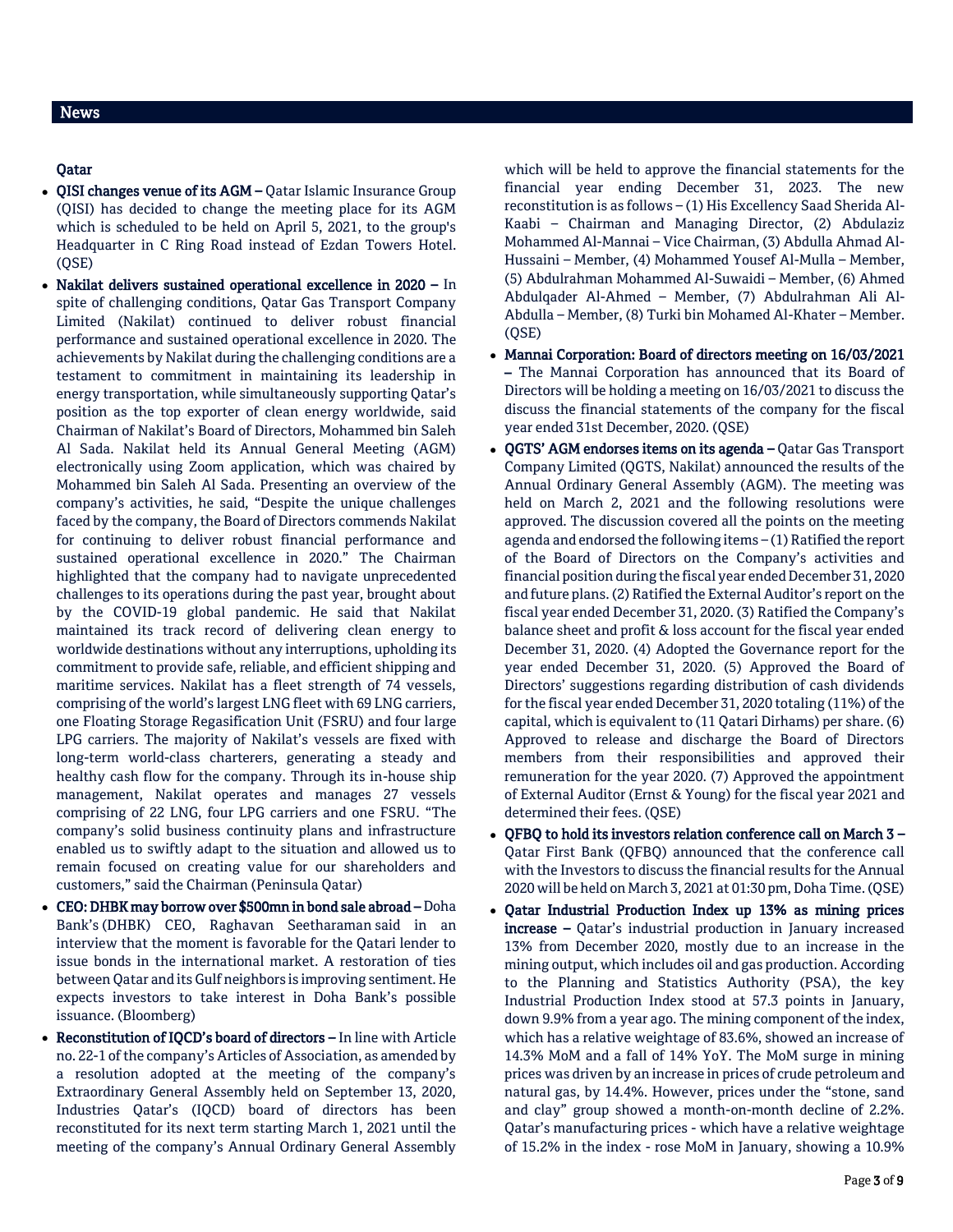increase from December. The manufacturing component of the IPI in January showed an 1.3% decline when compared with that in the same month last year. Electricity and water prices - which account for 0.7% of IPI - decreased 3.8% in January MoM and jumped 1.5% YoY. (Qatar Tribune)

- Qatar ports buoyancy points to rebound in domestic economy Qatar's Hamad, Doha and Al Ruqais ports continued to witness hectic activities this February with general cargo and containers registering robust growth YoY, indicating the rebound in the domestic economy, especially for the private sector; amidst the second wave of the COVID-19 pandemic. Specifically, the building material handled by the ports almost quadrupled YoY in February 2021; indicating a robust outlook for the construction sector, as corroborated by the rising trends in building permissions issued in the recent months said the Mwani Qatar figures. The lifting of the COVID-19 related restrictions augured well for the country's maritime sector as Qatar's merchandise trade has been showing resilience, indicating promising potential for the logistics and other support services segments as well as for the special zones. The general cargo handled through the three ports stood at 139,976 tons in February2021, which show a 62.92% surge on a yearly basis. It however declined 25.65% MoM in the review period. On a Cumulative basis, the general cargo movement through the three ports totaled 188,274 tons in the first two months. Hamad port which achieved 3mn man hours without any lost time incident, along handled 810,835 freight tons of break-bulk and 51,750 freight tons of bulk in February 2021. Hamad ports strategic geographical location offers opportunities to create cargo movement towards the upper Gulf, supporting countries such as Kuwait and Iraq and the south towards Oman. The container handling through the three ports stood at 135,886 TEUs (Twenty-foot equivalent units), which grew 26.57% YoY in February 2021. On a monthly basis, the container handling was down 1.18%. The container handling stood at 273,395 TEUs in January-February this year. (Gulf-Times.com)
- Qatar to detail next LNG expansion within a year Qatar Petroleum will announce within a year detailed plans for the second phase of expansion of its North Field South liquefied natural gas (LNG) project, the head of the world's largest LNG producer said on Tuesday. The expansion project will add two new LNG processing plants, known as trains, and will be announced by the end of the year or early in 2022, Qatar Petroleum's (QP) CEO, Saad Al-Kaabi told the CERAWeek by IHS Markit conference. "We look for Exxon definitely to be one of our partners going forward," said Kaabi, on a panel with Exxon Mobil CEO Darren Woods. International partners will participate in about 30% of the development, he said. Last month, QP signed a contract for the first phase of its North Field LNG project expansion, aiming to boost the country's LNG production capacity to 110mn tons per annum (mtpa) by 2026 from 77mn mtpa in the largest single LNG project ever to be sanctioned. The second phase of expansion will increase its LNG capacity to 126 mtpa by 2027. "We will be announcing by the end of the year or first quarter next year the implementation of North Field South," Kaabi said. The large growth in LNG output will be underpinned by expectation for soaring demand for natural gas in the coming decades, he said. "Gas is going to be in higher demand than we thought just a few years back and I think events that happened

recently where you saw some spikes in prices have demonstrated gas is needed for much longer, especially in the Asian side of the world," Kaabi said. (Reuters)

- QCB sells QR600mn of T-bills As part of the Qatar Central Bank's (QCB) monetary policy initiatives and its efforts to strengthen the financial system as well as to activate the tools available for the open market operations, the QCB issued on March 02, 2021 treasury bills for three, six and nine months, with a value of QR600mn, distributed as QR300mn for three months at an interest rate of 0.14%, QR200mn for six months at an interest rate of 0.17% and QR100mn for nine months at an interest rate of 0.17%. (QCB, Bloomberg)
- Qatar's facilities management market to reach QR25bn by 2025 – Qatar's facilities management market is expected to reach QR25bn by 2025, according to Sport Accelerator, a pioneer sport business hub that brings together elite sport businesses under one roof. Sports Accelerator is expected to attract global companies who will enter Qatar as the country is ready to host FIFA World Cup 2022 and Asian Games in 2030. Experts highlighted emerging opportunities in sports sector during a webinar titled 'Emerging Opportunities in Sports Technology: Qatar and Germany' hosted by Qatar Financial Centre (QFC) recently. Majed Al Amari, Analyst for Business Acquisition and Associate Business Development for QFC explored how Qatar is gateway for sports industry in the Middle East. He said, "As COVID-19 has impacted a lot of countries there are a lot of different sports opportunities that have risen in the past year and are still rising like medical and sanitizing, fan engagement, e-sports, marketing media, venue management, and ICT. Electronic sports (e-sports) have boomed in the year 2019 and 2020. Due to the lockdown everyone involved in sports has moved to e-sports or the gaming industry." QFC has been licensing a lot of fan engagement, e-sports activities, and sports consultancies with obviously the FIFA World Cup 2022 one of the biggest add-ons to the public registrar of the QFC, setting their operations in Qatar, he added. (Peninsula Qatar)

# International

 UK fishing sector sees more job losses if post-Brexit export troubles not tackled soon – Britain could lose more jobs in its fishing sector if the current delays and increased costs involved in exporting to the EU post-Brexit are not ironed out soon, industry groups told British government officials on Tuesday. Speaking at an Environment, Food and Rural Affairs (EFRA) select committee inquiry, representatives of Britain's fishing sector said small to medium-sized enterprises were especially at risk and called on the government to urgently negotiate new export rules with the EU. Under a Brexit deal reached late last year, British trade with the EU remains free of tariffs and quotas. But the establishment of a full customs border means goods must be checked and paperwork filled in, damaging express delivery systems. Fresh food sectors like fishing and meat have been particularly hard hit, with export paperwork costs soaring and delivery delays prompting EU buyers to reject British produce or to pay less for it. Co-Chief Executive of the Shellfish Association of Great Britain, Sarah Horsfall said some British shellfish companies had already shut their doors, buckling under the pressure of the COVID-19 pandemic, and then Brexit. She said paperwork costs per consignment have increased by 400-600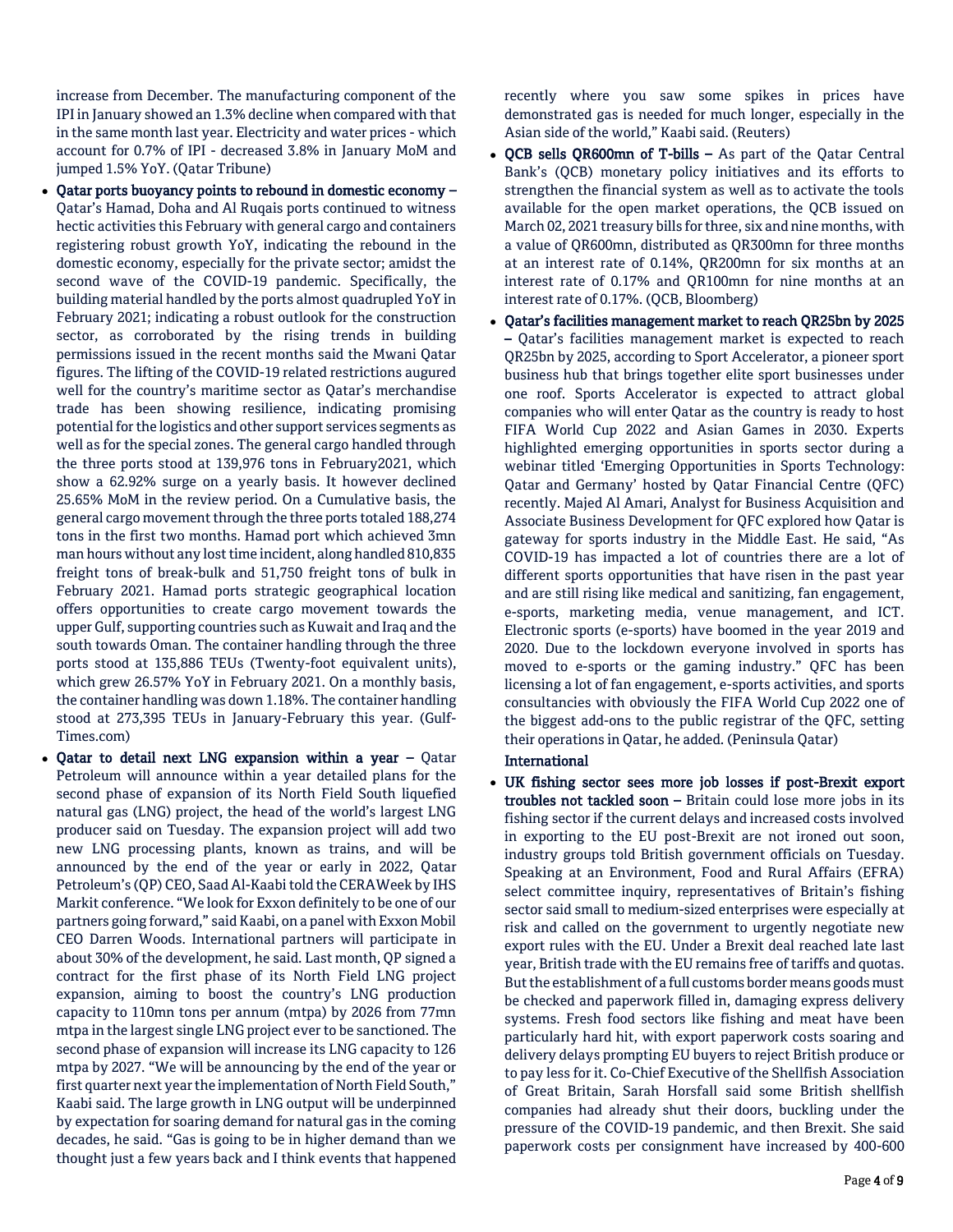pounds. On top of that, companies often need to hire two or three extra staff just to fill in the paperwork, adding to costs. Another point of contention for the British seafood sector is that EU exporters are currently not facing increased costs or delays in sending goods to Britain because the UK has postponed introducing reciprocal customs checks by three to six months. (Reuters)

- Eurozone inflation holds steady before expected spike Eurozone inflation held steady as expected last month, taking a break in what is likely to be a temporary but sharp spike in consumer prices in the coming months, data showed on Tuesday. Prices in the 19 countries sharing the euro rose by 0.2% on the month in January and 0.9% compared to a year earlier, in line with analyst expectations, a flash estimate from Eurostat, the European Union's statistics office, showed. Prices are likely to rise further, driven by a slew of one-off factors, and inflation could even exceed the European Central Bank's 2% target in the coming months, challenging the bank's projection for a 1% average inflation rate this year. Still, the upside surprises are unlikely to prompt the ECB to tighten policy, as the spike is considered temporary and inflation is likely to fall sharply towards the end of the year, staying well below the ECB's target for years thereafter. Much of the monthly price increase was driven by rising food and fuel prices but the growth in underlying prices slowed, another reason for the ECB not to hurry with policy tightening. Prices excluding volatile food and energy prices, which the ECB define as core inflation, slowed to 1.2% from 1.4% a month earlier while an even narrower measure, which excludes alcohol and tobacco prices, slowed to 1.1% from 1.4%. The rebound in crude oil prices and the reversal of the German value added tax cut are the biggest factors driving inflation higher this year while new weights in the inflation basket also had an impact. But central banks have little sway over prices in the near term so they tend to look through temporary swings. ECB officials have already made clear they will live with this year's spike. Instead of tightening policy on higher inflation, the ECB may actually ease further, possibly as soon as its March 11 meeting, to counter a recent rise in nominal yields, which threatens to choke off growth by making borrowing more expensive. (Reuters)
- German retail sales tumble in January as lockdown bites German retail sales tumbled more than expected in January as the COVID-19 lockdown and the withdrawal of a temporary cut in sales tax hit consumer spending in Europe's largest economy, data showed on Tuesday. The Federal Statistics Office said retail sales fell 4.5% on the month in real terms after an upwardly revised decline of 9.1% in December. The January reading undershot a Reuters forecast for a decline of 0.3%. "This decline can be explained by the ongoing coronavirus lockdown, which meant a closure of many retail stores since Dec. 16, 2020," the statistics office said. The end of a temporary sales tax cut may also have contributed as many consumers made big ticket purchases before the end of 2020 to save money. Fashion retail sales plunged 76.6% YoY, while sales of groceries were up 4.3% YoY as supermarkets and convenience stores remained open. Online retailers continued to benefit from shifting consumer habits with sales up 31.7%. Chancellor Angela Merkel and state premiers closed most shops and services in mid-December after a partial lockdown for bars, restaurants and entertainment

venues failed to push down infections. Merkel and state premiers are due to meet again on Wednesday to discuss a gradual easing of lockdown measures that are currently in place until at least March 7. (Reuters)

- German exports to UK fell almost a third in January as Brexit hit – German exports to the UK fell by 30% on the year in January as the impact of Brexit turned Europe's largest economy away from the UK, exacerbating the hit to business from the coronavirus pandemic, official figures showed on Tuesday. The UK left the European Union's single market at the end of last year, raising barriers to trade. That final split followed more than four years of wrangling over its terms of exit from the EU, during which German businesses had already begun to reduce their interactions with Britain. The Office attributed the January slump to "the effects of Brexit after the year 2020, which was marked by the Corona pandemic." The impact of COVID-19 meant that the UK economy was smaller in January than a year earlier. The International Monetary Fund estimates that the UK and euro zone economies will not return to their pre-pandemic levels until next year. Ahead of formal departure from the EU on December 31, British businesses rushed to bring goods into the country - stockpiling that often results in a dip in activity later. The January slump in bilateral trade compared with a more modest decline in December 2020, when German exports to the UK fell by 3.3% on the year, to 5.0bn Euros, and imports from the UK dropped 11.4% to 2.8bn Euros. (Reuters)
- Spain's jobless hit four million for first time in five years as pandemic curbs bite – The number of jobless people in Spain rose above 4 million for the first time in five years in February, official data showed on Tuesday, as COVID-19 restrictions ravage the ailing economy. Since the onset of the pandemic, Spain has lost more than 400,000 jobs, around two-thirds of them in the hospitality sector, which has struggled with limits on opening hours and capacity as well as an 80% slump in international tourism. Jobless claims rose by 1.12% from a month earlier, or by 44,436 people to 4,008,789, Labor data showed, the fifth consecutive monthly increase in unemployment. That number was 23.5% higher than in February 2020, the last month before the pandemic took hold in Spain. Restrictions vary sharply from region to region in Spain, with some shutting down all hospitality businesses, though Madrid has taken a particularly relaxed approach and kept bars and restaurants open. A total of 30,211 positions were lost over the month, seasonally adjusted data from the Social Security Ministry showed. It was the first month more positions were closed than created since Spain emerged from its strict first-wave lockdown in May. Still, the number of people supported by Spain's ERTE furlough scheme across Spain fell by nearly 29,000 to 899,383 in February. (Reuters)
- PMI: Japan's service sector shrinks for 13th month as emergency weighs - Japan's services sector extended declines in February for a 13th straight month, as business activity was hit by curbs put in place to stop the spread of the coronavirus pandemic, leading to weak demand. The contraction hitting the services sector comes as a state of emergency for Tokyo and three surrounding prefectures put in place in part to take pressure off the nation's medical system is set to end on Sunday. The final au Jibun Bank Japan Services Purchasing Managers' Index (PMI)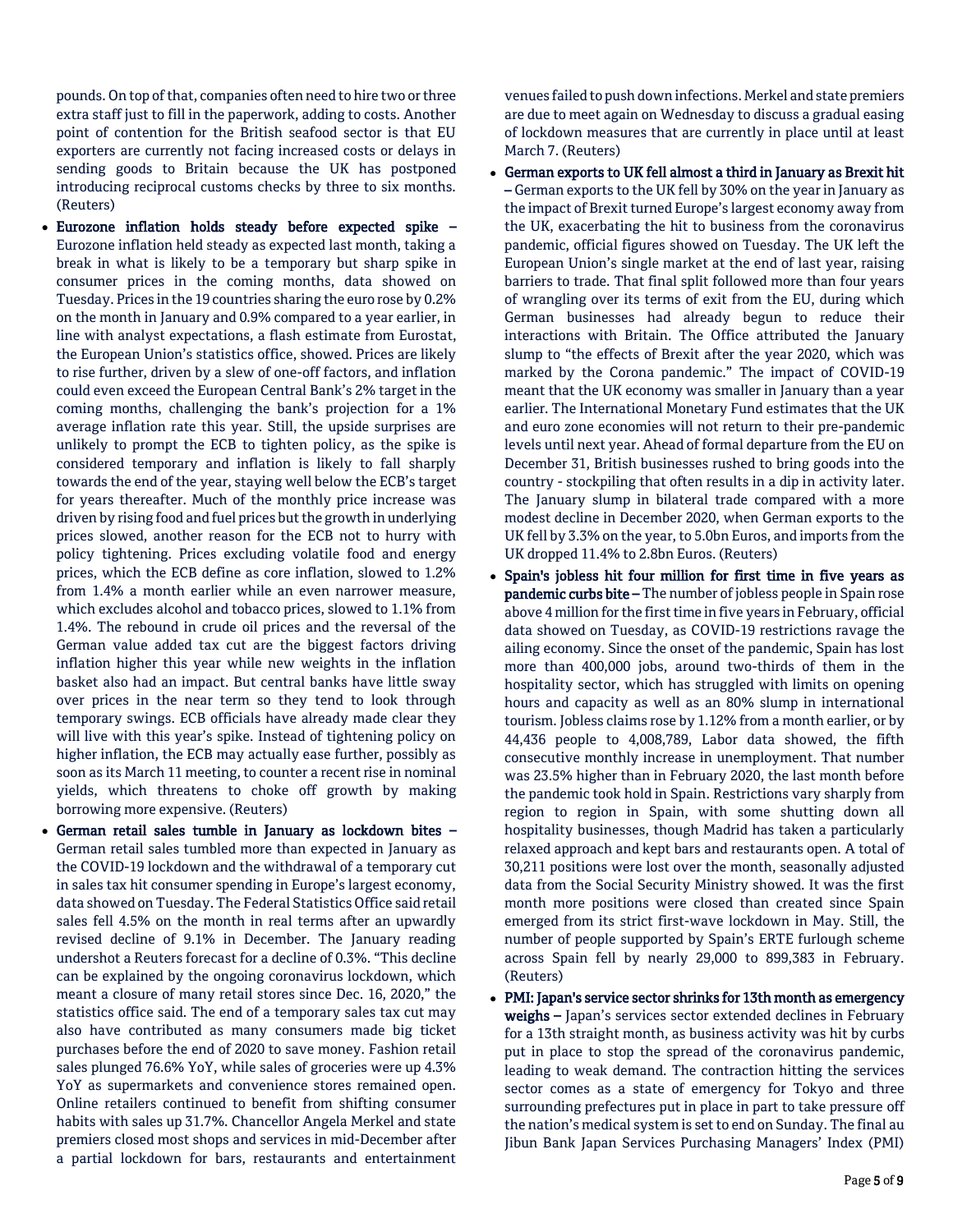came in at a seasonally adjusted 46.3, staying below the 50 level that separates contraction from expansion for the 13th month. The survey result, which compared to the prior month's 46.1 and a preliminary 45.8 reading, was largely the result of a faster decline in new business and a continuing contraction in export business. Optimism was also seen in the outlook component of the survey, which showed businesses grew the most positive about the 12 months ahead since January 2018. The composite PMI, which is calculated using both manufacturing and services, was 48.2 in February from the prior month's final reading of 47.1, also staying in contraction for a 13th month. (Reuters)

- Caixin PMI: China's services sector grows at slowest rate in 10 months in Feb – China's services sector activity grew at its slowest pace in 10 months in February as firms struggled with sluggish demand and high costs, a private sector survey showed on Wednesday, prompting them to cut jobs. The Caixin/Markit services Purchasing Managers' Index (PMI) fell to 51.5, the lowest since April, from 52.0 in January but remained above the 50-mark that separates growth from contraction on a monthly basis. A sub-index for employment stood at 47.9, slipping into contraction after six months of growth, as businesses laid off workers, the survey showed. New export business also shrank after expanding for three months. The loss of momentum came as China faced coronavirus flare-ups at the start of the year, while overseas demand continued to be hit by the COVID-19 pandemic. The findings were largely in line with an official survey released on Sunday. The services sector, which had been slower to recover initially from the pandemic than the industrial sector, is more vulnerable to social distancing restrictions. Domestic COVID-19 cases have however been stamped out in China since early February and analysts expect a strong rebound in full-year growth. February also saw the Lunar New Year holidays, when many workers return to their hometowns, although this year saw far fewer trips amid coronavirus fears. Costs for services firms continued to grow quickly, although at a slower pace than the month before. But Chinese services firms remained optimistic about the year ahead, with business expectations over the next 12 months rising from January. Caixin's composite manufacturing and services PMI, also released on Wednesday, slipped to 51.7 in February, from 52.2 the previous month. (Reuters)
- India sees fuel demand seen rebounding in year to March 2022 -India's fuel consumption could rise by 9.8% in the year to March 2022, its highest pace of growth in six years, driven by robust demand for gasoline and gasoil in Asia's third largest economy, according to initial government projections. Higher expectation of fuel consumption, a proxy for oil demand, points to a sharp recovery in industrial activity in the economy hit hard by the pandemic. India could consume 215.24mn tons of refined fuels in the financial year 2021/22 compared to the revised estimate of 195.94mn tons consumed in 2020/21, data posted on the website of Petroleum Planning Analysis Cell (PPAC) showed. India's economy returned to growth in the three months to December with its gross domestic product rising 0.4% compared with the same period a year earlier. The recovery is expected to gather pace as consumers and investors shake off the effects of the coronavirus pandemic. During April 2020 to January 2021, the first 10 months of this fiscal year, India's fuel consumption fell by 13.5% as lockdown measures to stem the spread of COVID-19

hit demand in the world's third biggest oil consumer. The increase in India's fuel consumption will aid global oil markets as the nation is seen as a main driver of rising demand for energy over the next two decades, the International Energy Agency said in January. Local sales of gasoil and gasoline, which together account for half of overall refined fuel sales in India, is projected to rise by 13.3% each, the data showed. Consumption of diesel is related closely to economic growth and accounts for up to 40% of the refined fuel sales in India. With easing restrictions and resumption of business, India's jet fuel sales are expected to reach 6.45mn tons in 2021/22, a growth of about 74.2% from the revised estimates of this year, the data showed. Sale of liquefied petroleum gas, mainly used for cooking, is expected to rise 4.8% to 29mn tons, the data showed. (Reuters)

# Regional

- S&P: UAE, Saudi Arabia sovereign borrowings to hit \$51.4bn this year – Sovereign borrowings in the UAE and Saudi Arabia will remain elevated this year, although slightly down by just \$6.6bn to \$51.4bn, according to the latest analysis by S&P. Gross commercial long-term borrowing in Abu Dhabi is forecast to reach \$10bn, compared to \$15bn in 2020, while Sharjah is likely to borrow \$4.1bn, up from \$3bn last year. In Saudi Arabia, sovereign borrowing is forecast to reach \$37.3bn, a little less than last year's \$40bn. Overall, emerging markets' (EM) commercial debt issuance in Europe, Middle East and Africa (EMEA) will reach \$571bn, lower by \$100bn when compared with 2020. "We expect commercial debt issuance to remain elevated during 2021, albeit down by just over \$100bn, as fiscal support is only gradually withdrawn," S&P said in a report released on Tuesday. (Zawya)
- OPEC sees positive oil market outlook, but downside risks persist – OPEC sees a generally positive oil market outlook with last year's uncertainty easing, but downside risks caused by the pandemic persist, the group's Secretary General, Mohammad Barkindo said on Tuesday. "We have come a long way from a year ago," he said. "The days of GDP and oil demand figures being in the red because of the pandemic-induced shock appear to be behind us." Barkindo was speaking before Tuesday's meeting of the Joint Technical Committee (JTC) which reviews the oil market for the Organization of the Petroleum Exporting Countries, Russia and other allies, a group know as OPEC+. OPEC+ ministers hold a full meeting on Thursday. The secretary general said OPEC saw oil demand growth in 2021 at 5.8mn bpd to about 96mn bpd. That compares with about 100mn bpd in 2019, before the demand plummeted in 2020 due to the pandemic. (Reuters)
- OPEC+ poised to cool down oil market with extra production OPEC+ is poised to agree a production increase this week as it seeks to cool a rapid rally in crude prices. There is a widespread view within the group that the market can absorb additional barrels, according to sources. While the usual differences are present with Saudi Arabia cautious and Russia keen to open the taps all sides are ready to increase production, sources said. That could put the group on track to implement the majority of the 1.5mn bpd output increase that is up for debate on Thursday. (Bloomberg)
- RBC: Saudi Arabia to signal March end to 1mn bpd output cut Saudi Arabia will probably seek to limit size of production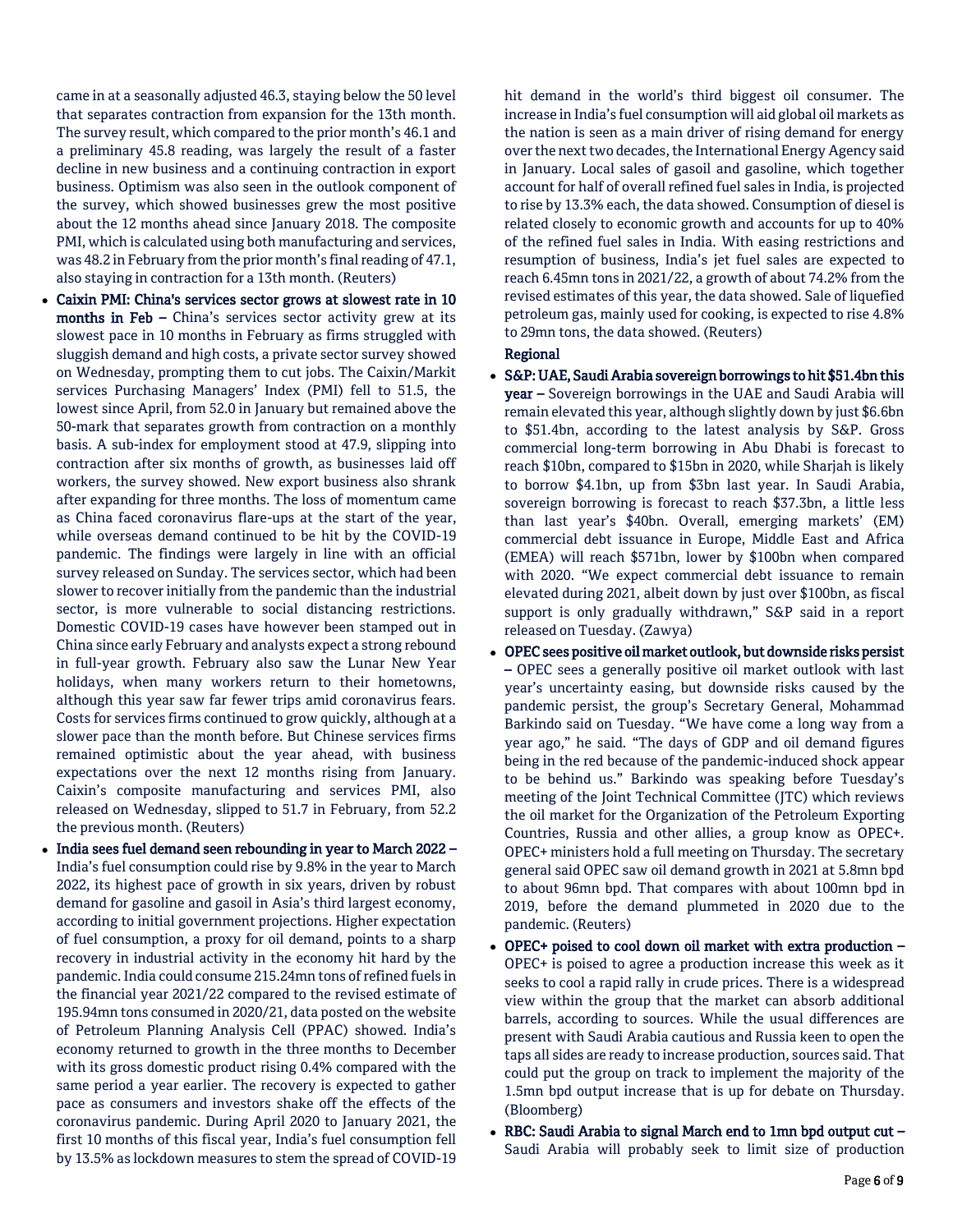increases to 500k bpd monthly increments as agreed in December, while signaling that their unilateral 1mn bpd cut will sunset on schedule at the end of March, RBC said. "That said, we cannot rule out a surprise ending as Saudi Crown Prince, Mohammed bin Salman has jettisoned his predecessor's forward guidance policy." Russia is believed to be angling to add "significant quantities" to market as Saudi Arabia urges a cautious approach amid uncertainties about recovery. (Bloomberg)

- NCB, Samba shareholders approve merger to create Saudi National Bank – Shareholders of National Commercial Bank (NCB) and Samba Financial Group (Samba) have approved the proposal to create a combined entity with SR896bn in assets. The voting, held in two separate extraordinary general assembly (EGA) meetings on March 1, is one of the final steps to merge the two banks and establish Saudi National Bank, which is scheduled to launch on April 1, 2021. "The new entity] will be by far the largest bank in Saudi Arabia with over SR896bn in total assets, SR127bn in shareholders' equity and a combined net profit of SR15.6bn," a statement issued on Tuesday said. (Zawya)
- Fitaihi gains SR126mn from Al-Jouf Agricultural stake sale Fitaihi Holding has made SR126mn of exceptional capital gains from selling its 9% stake in Al-Jouf Agriculture Development. It sees a positive impact in 1Q2021 financial results. (Bloomberg)
- UAE hotels among 'best performers' in 2020 with 51.7% average occupancy – Hotels in the UAE and around the Middle East are heading for a V-shaped recovery after putting up a "sterling performance" compared to their global peers last year, an industry source said on Tuesday. According to STR data, hotel occupancy in the country and the Middle East reached 51.7% and 45.9%, respectively. "Although these figures were [16.5% and 29.3%] down YoY, given the challenges presented by the pandemic, it is a remarkable achievement and proves just how resilient the hotel sector is in the UAE and wider Middle East," exhibition Director for the Middle East at the Arabian travel Market, Danielle Curtis said. (Zawya)
- S&P: Dubai real estate market may bottom out next year Property market in Dubai may "bottom out" next year after weathering a tough 2020, according to S&P. "We already had a supply and demand imbalance in the market even before the pandemic, and after Covid-19 the situation just got worse," S&P Analyst, Sapna Jagtiani told Bloomberg TV on Tuesday. Prices of residential and office spaces in the city are expected to "somewhere bottom out in 2022," she said. A property glut and faltering demand in the Middle East's business hub have driven prices down by more than a third since the market peaked some seven years ago. The decline has been made worse by the coronavirus pandemic. (Bloomberg)
- Dubai's Emaar values Malls Unit at \$6.5bn in takeover bid Emaar Properties, the Dubai-based developer of the world's tallest tower, plans to take over its malls unit, in a transaction that will value the business at \$6.5bn. Emaar Properties, which already owns 85% of Emaar Malls, proposed to pay 0.51 shares for every one share in Emaar Malls, the companies said a statement. According to Bloomberg calculations, the offer values Emaar Malls' at AED1.85 per share and a 10% premium to its last closing price. A property glut and faltering demand in

Dubai have driven prices down by more than a third since the market peaked some seven years ago. The decline has been made worse by the coronavirus pandemic, and Emaar last year temporarily halted new projects. The company sold its share in Emaar Malls, which operates one of the world's biggest shopping centers in the Middle East business hub, in 2014. The order book was more than 30 times oversubscribed for the institutional segment, and more than 20 times for the individual part at the top of the price range at AED2.9. (Bloomberg)

- Emaar Properties to restart paying dividend after skipping last year – Emaar Properties' board proposes to pay 10 fils/share dividend for the financial year FY2020. (Bloomberg)
- Mubadala hires banks for euro bonds Abu Dhabi state fund Mubadala has hired banks to arrange a planned dual-tranche issue of euro-denominated bonds, a document seen by Reuters showed. Citi and JPMorgan were hired as global coordinators, with Abu Dhabi Commercial Bank, BNP Paribas, First Abu Dhabi Bank, ING, Morgan Stanley and Standard Chartered as joint bookrunners, the document from one of the banks showed. They will hold investor calls starting on Tuesday, to be followed by an issue of six-year and 12-year euro-denominated bonds, subject to market conditions. Reuters reported last month that Mubadala was planning an international bond sale. Mubadala Investment Company (MIC) issues its debt through a subsidiary, Mamoura Diversified Global Holding (MDGH), which had AED388.7bn in total assets and AED179.38bn in total liabilities as of end-June 2020, a preliminary prospectus for the bonds showed. (Reuters)
- ADNOC to ease oil supply cuts in April Abu Dhabi's ADNOC has told Asian oil buyers that it plans to increase crude allocations in April, sources close to the matter told Reuters ahead of an OPEC+ meeting expected to agree to an easing of production cuts within the producer group. Having cut its March term supply nominations by 10-15%, national oil company ADNOC plans to reduce the cuts to 5% next month, the sources said. Three Asian refiners said the 5% volume cut applies to all four crude grades while two others said they were notified of a 5% volume cut for the medium sour grade Upper Zakum. ADNOC also sells Murban, Das and Umm Lulu crude. The decision to raise allocations comes ahead of a March 4 meeting at which the Organization of the Petroleum Exporting Countries (OPEC) and its allies, a grouping known as OPEC+, are expected to discuss a modest easing of oil supply curbs from April. OPEC+ sources told Reuters a 500,000 bpd increase from April looked possible without building up inventories. At the same time, Saudi Arabia's voluntary cut of 1mn bpd expires at the start of April. (Reuters)
- NBQ's net profit falls 50.1% YoY to AED211.8mn in FY2020 National Bank of Umm Al-Qaiwain (NBQ) recorded net profit of AED211.8mn in FY2020, registering decrease of 50.1% YoY. Total interest income and income from Islamic financing products fell 31.4% YoY to AED417.4mn in FY2020. Operating income fell 35.8% YoY to AED324.2mn in FY2020. Total assets stood at AED13.5bn at the end of December 31, 2020 as compared to AED14.3bn at the end of December 31, 2019. Loans and advances and Islamic financing receivables stood at AED7.6bn (- 7.5% YoY), while customers' deposits and Islamic customer deposits stood at AED8.2bn (-9.0% YoY) at the end of December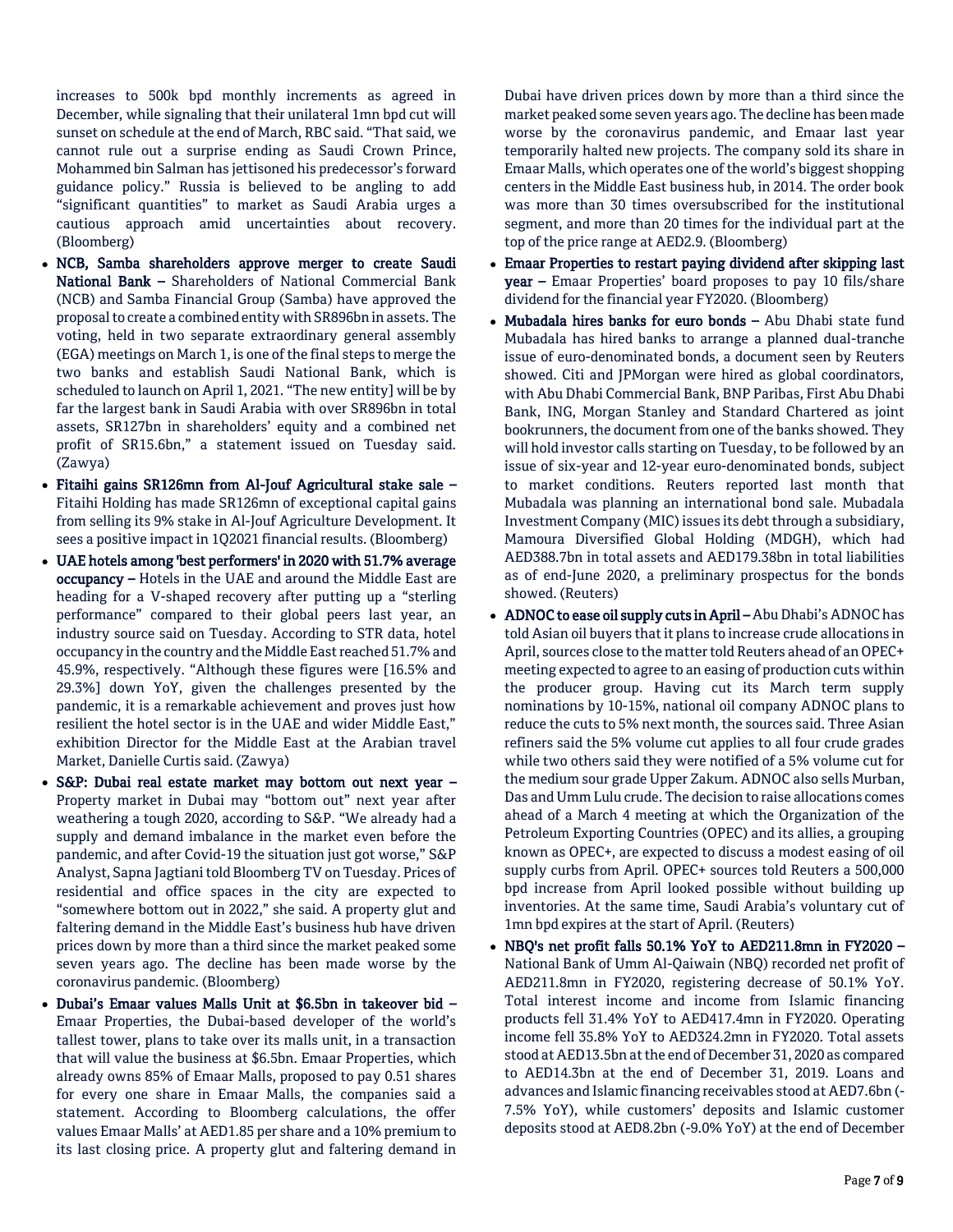31, 2020. EPS came in at AED0.11 in FY2020 as compared to AED0.23 in FY2019. (ADX)

• Kuwait wealth fund in talks with KPC on \$20bn -plus dividends – Kuwait's sovereign wealth fund is negotiating with stateowned Kuwait Petroleum Corporation (KPC) a new payment schedule for more than \$20bn in accrued dividends, two sources said, as the Gulf state seeks ways to counter a liquidity crunch. KPC has owed for years about KD7bn in dividends to the General Reserve Fund (GRF), one of Kuwait's sovereign funds. GRF and KPC agreed in recent years a repayment schedule, but GRF now wants to review it and accelerate it as part of government efforts to cover the deficit, the sources said. "KPC is suffering due to low oil prices and the government has a liquidity problem. KPC wants as long as possible to return the money, and the government wants the largest amount possible," said one of the sources. The discussions around KPC's KD7bn - which the finance ministry had already claimed last year - are aimed at reaching an agreement that would not impact KPC's cash flow, the two sources said. (Reuters)